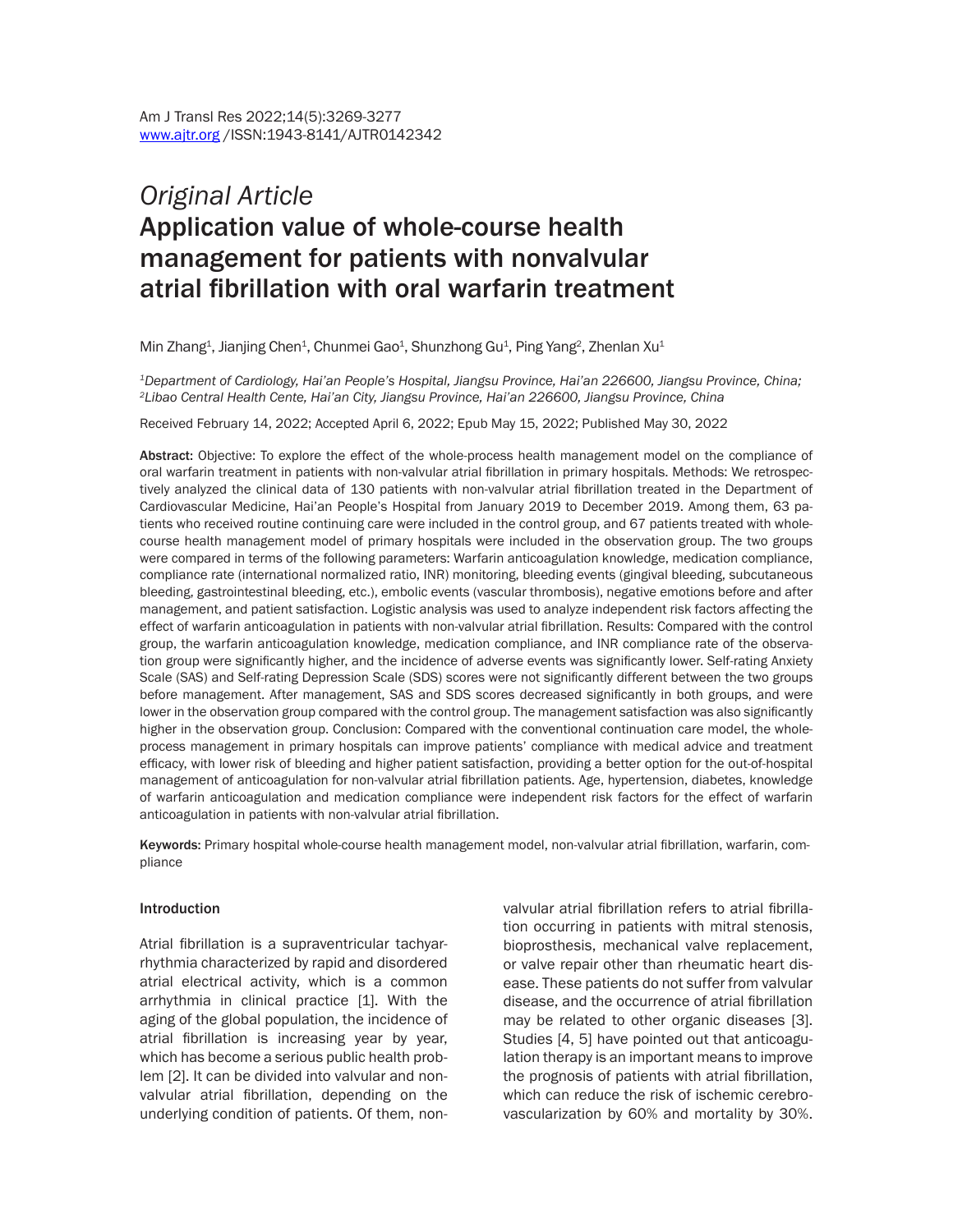Some scholars [6] suggest that all patients with atrial fibrillation should receive anticoagulation therapy.

Warfarin is a coumarin anticoagulant that plays anticoagulant role by reducing the synthesis of coagulation factors ll, VII, IX and X [7]. Studies have shown that warfarin anticoagulation can significantly reduce the risk of stroke and death in patients with non-valvular atrial fibrillation [8]. Patients with non-valvular atrial fibrillation generally require life-long anticoagulation therapy; so, improving patients' compliance with oral warfarin is critical. However, due to various factors such as the patient's age, education level, and disease awareness, the compliance of patients with warfarin treatment is still not high, clinically [9, 10]. In terms of the current medical model in China, the lack of professional anticoagulation management institutions, professional management personnel, and comprehensive and systematic management models result in a great challenge to provide effective health management services for patients, thus significantly affecting the clinical application of warfarin [11]. As to the current management of oral warfarin application in patients with non-valvular atrial fibrillation, the domestic studies are limited to anticoagulation clinics, anti-thrombotic groups, group management, etc., and there is no research on the application of the whole-process health management model in primary hospitals.

Therefore, this study applied continuous, comprehensive and seamless management for non-valvular atrial fibrillation patients with oral warfarin through the whole-process health management model (primary hospitals) to improve their compliance, reduce complications (e.g. cerebral embolism and stroke), and lower the mortality and disability rate, which we believe, can ultimately enhance patients' life quality, reduce related socio-economic and family burdens, and provide new references for the prevention and management of chronic diseases in the elderly.

# Materials and methods

# *Clinical information*

We retrospectively analyzed the clinical data of 130 patients (male to female ratio: 75:55) with non-valvular atrial fibrillation treated in the Department of Cardiovascular Medicine, Hai'an People's Hospital from January 2019 to December 2019. Among them, 63 patients who received routine continuous care were included in the control group, and 67 patients treated with whole-course health management model of primary hospitals were included in the observation group. Inclusion criteria: patients who were first diagnosed with non-valvular atrial fibrillation by ECG, Holter, and cardiac ultrasonography; patients who met the indications for warfarin anticoagulation therapy according to the "Guidelines for the Management of Patients with Atrial Fibrillation in 2014" [12]; patients who took warfarin for the first time; patients with normal consciousness and communication ability, without cognitive impairment, language impairment or mental illness. Exclusion criteria: patients with hyperthyroidism or other serious complications; patients with severe coagulopathy; patients with severe organ dysfunction; patients with infectious diseases; and patients with poor compliance. All patients agreed to participate in the study with a written informed consent. This study had been approved by the hospital Ethics Committee and was conducted in strict accordance with the Declaration of Helsinki.

# *Management plan*

Patients in the control group were given routine continuous care, including health education, informing patients to monitor the international normalized ratio (INR) after discharge from the hospital, regular follow-up visits, telephone return visits 1 week after discharge, and home visits within 1 month.

Patients in the observation group were treated with the whole-process health management (primary hospitals), specifically as follows: (1) A hospital-community-family whole-process health management team was established, including medical staff from our hospital and community cooperative units, and the main caregivers of patients after discharge. Specifically, 1 associate chief physician of cardiovascular specialty, 1 resident physician, 1 health manager, 2 nurses in charge with rich experience in cardiology, 4 health managers from community cooperative units, and 1 main caregiver of patients after discharge comprised of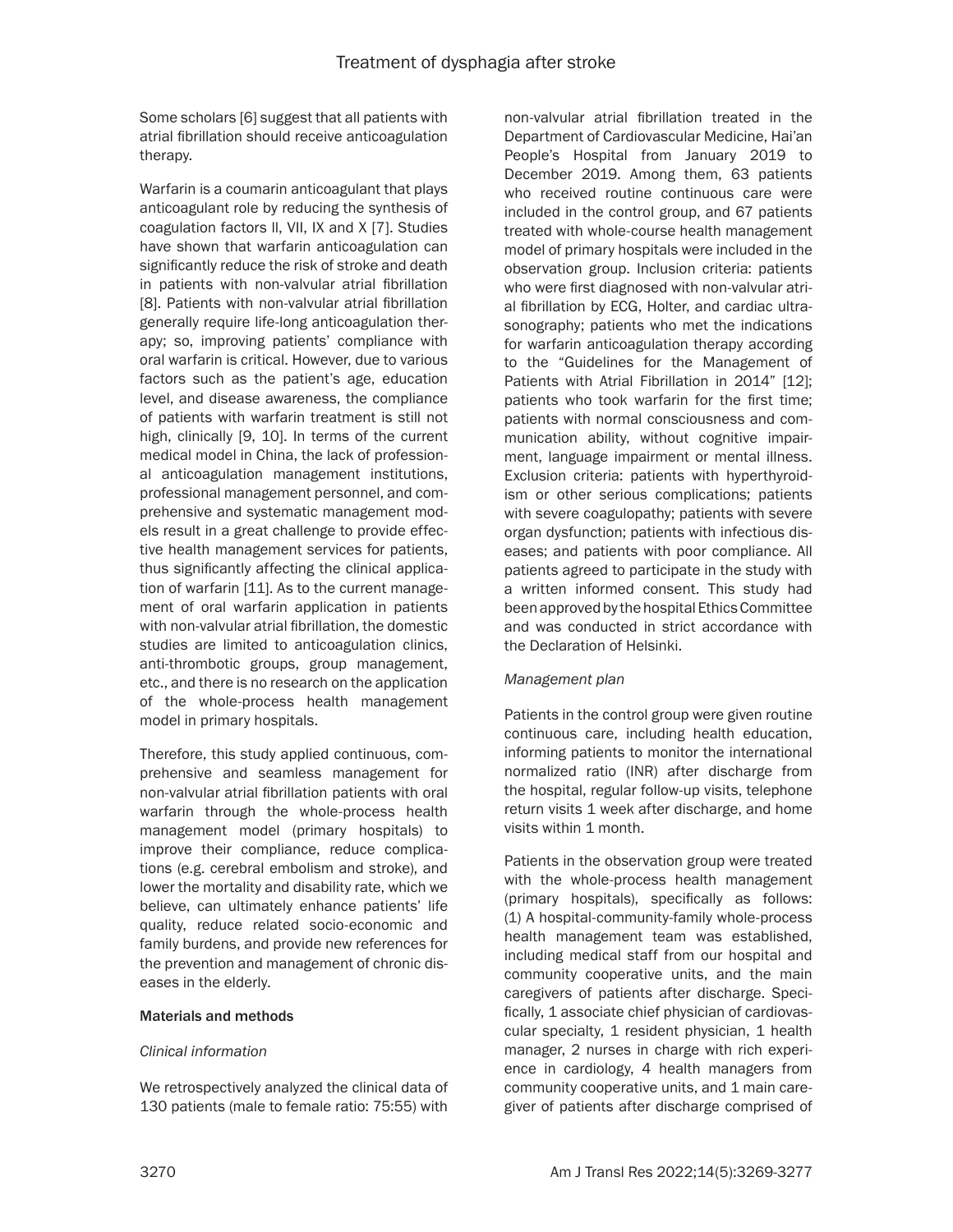the team. (2) The specific responsibilities of the team members were clarified. The chief nurses and health managers of the Department of Cardiovascular Medicine in our hospital trained the community health service personnel, including professional knowledge of atrial fibrillation and precautions for warfarin use; intervention measures; and the filling of survey scales, with the aim of establishing a communication network. (3) An electronic patient file was established, and the purpose, methods and principles of this study were explained to the patients. In addition, a doctor-patient communication WeChat group was established, and patients' detailed personal files including demographic data, health behavior data and clinical data were obtained upon their consent. (4) Nursing implementation: Hospital support: Patients had been given health guidance, medication guidance, diet guidance, as well as prevention and observation of common complications since the implementation of oral warfarin anticoagulation treatment, and health education prescriptions were issued by nurses in charge. In addition, the warfarin oral administration manual was distributed to patients with atrial fibrillation when discharged from the hospital. Furthermore, family follow-up was carried out once a month to help those patients who did not meet the standard to analyze the reasons, and to jointly adjust and improve the nursing plan by focusing the shortcomings, so as to better carry out the next cycle of intervention. Community support: After the patient was discharged from the hospital, the health management manual was handed over to the community nursing staff for unified management. Community nurses were responsible to follow up patients at home according to the requirements of the manual and improve its content. In addition, non-valvular atrial fibrillation patients and their families were organized monthly to attend health knowledge lectures, mainly including the main hazards and complications of atrial fibrillation, precautions for oral warfarin, INR monitoring time, and dietary precautions. Family support: Family members were given systematic health education to encourage and supervise patients to adhere to oral warfarin anticoagulant therapy, including time, dosage and frequency. At the same time, they accompanied patients to review INR regularly and helped patients develop good living habits.

The implementation cycle of both management models was 12 months.

#### *Outcome measures*

(1) A questionnaire survey was conducted on the knowledge of warfarin anticoagulation in both groups with the "Warfarin Anticoagulation Knowledge Questionnaire for Patients with Atrial Fibrillation" made by our hospital. The questionnaire had a total of 11 questions, with 1 point for each correct answer and a full score of 11 points. The patient's mastery of knowledge is divided into 3 levels, with a score of <7, 7-8, and ≥9 indicating poor, medium and good mastery, respectively. The questionnaire was self-made by our hospital according to relevant references [13].

(2) The compliance rate (INR) of the two groups of patients was evaluated and compared before and after intervention. A INR value between 2-3 was considered as reaching the standard, while <2 or >3 was considered as not reaching the standard; the compliance rate = (the number of times within the target range/the total number of monitoring times) \* 100%. The compliance rate reflects the patient's ability of properly using warfarin, and higher compliance rates indicate better control of warfarin by patients.

(3) The bleeding events (gingival bleeding, subcutaneous bleeding, gastrointestinal bleeding, etc.) and embolic events (vascular thrombosis) during the management were recorded and compared. All patients were treated with symptomatic hemostasis and thrombolysis after the occurrence of bleeding events and embolism events, and their conditions were improved significantly after management.

(4) Before and after management, the negative emotions of patients in the two groups were using the Self-rating Depression Scale (SDS) and Self-rating Anxiety Scale (SAS) [14].

(5) Management satisfaction, which was divided into satisfaction, basic satisfaction and dissatisfaction, was evaluated and compared between the two groups. Management satisfaction = number of cases with (satisfied + basically satisfied)/total number of cases \* 100%.

(6) Independent risk factors affecting the therapeutic effect of warfarin anticoagulation in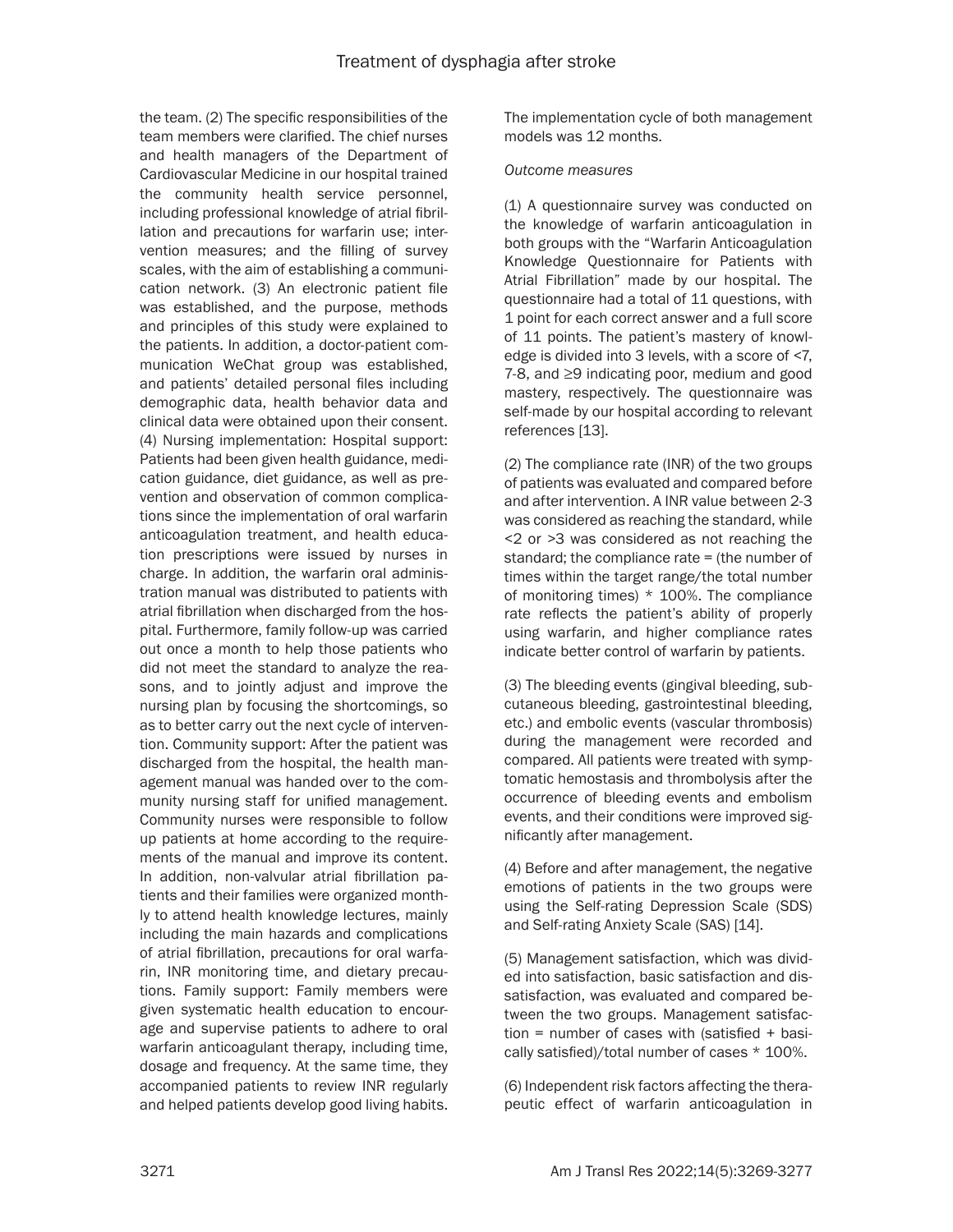| Factors                     | Observation<br>Group n=67 | Control<br>Group n=63 | $t/x^2$ | P           |
|-----------------------------|---------------------------|-----------------------|---------|-------------|
| Gender                      |                           |                       |         | 0.229 0.623 |
| Male                        | 40 (59.70)                | 35 (55.56)            |         |             |
| Female                      | 27 (40.30)                | 28 (44.44)            |         |             |
| Age (years)                 |                           |                       |         | 0.024 0.878 |
| $\geq 63$                   | 31 (46.27)                | 30 (47.62)            |         |             |
| < 63                        | 36 (53.73)                | 33 (52.38)            |         |             |
| BMI ( $kg/m2$ )             |                           |                       |         | 0.021 0.886 |
| $\geq$ 23                   | 30 (44.78)                | 29 (46.03)            |         |             |
| $23$                        | 37 (55.22)                | 34 (53.97)            |         |             |
| Smoking history             |                           |                       |         | 0.018 0.894 |
| <b>YES</b>                  | 38 (56.72)                | 35 (55.56)            |         |             |
| N <sub>O</sub>              | 29 (43.28)                | 28 (44.44)            |         |             |
| Drinking history            |                           |                       |         | 0.001 0.996 |
| <b>YES</b>                  | 34 (50.75)                | 32 (50.79)            |         |             |
| N <sub>O</sub>              | 33 (49.25)                | 31 (49.21)            |         |             |
| <b>Education level</b>      |                           |                       |         | 0.073 0.787 |
| Elementary school and below | 41 (61.19)                | 40 (63.49)            |         |             |
| Above elementary school     | 26 (38.81)                | 23 (36.51)            |         |             |
| Complicated by Hypertension |                           |                       |         | 0.024 0.878 |
| <b>YES</b>                  | 36 (53.73)                | 33 (52.38)            |         |             |
| N <sub>O</sub>              | 31 (46.27)                | 30 (47.62)            |         |             |
| Complicated by diabetes     |                           |                       |         | 0.120 0.730 |
| <b>YES</b>                  | 35 (52.24)                | 31 (49.21)            |         |             |
| N <sub>O</sub>              | 32 (47.76)                | 32 (50.79)            |         |             |

Table 1. General information [n (%)]

|                           |  | Table 2. Comparison of warfarin anticoagulation knowledge rating |
|---------------------------|--|------------------------------------------------------------------|
| levels between two groups |  |                                                                  |

| Knowledge rating | Observation<br>Group $n=67$ | Control<br>Group $n=63$ | $x^2$ | P       |
|------------------|-----------------------------|-------------------------|-------|---------|
| Good             | 42 (62.69)                  | 22 (34.92)              | 10.02 | 0.002   |
| Medium           | 21 (31.34)                  | 19 (30.16)              | 0.069 | 0.793   |
| Poor             | 4 (5.97)                    | 22 (34.92)              | 4.124 | < 0.001 |

patients with non-valvular atrial fibrillation were analyzed.

# *Statistical methods*

The statistical analysis and image rendering of the collected data were performed by SPSS 19.0 statistical software and prism 8, respectively. Count data were expressed as number of cases/percentage [n (%)]. Chi-square test was applied when theoretical frequency was greater than 5, and Fisher exact probability method was used when it was less than 5. Measurement data were expressed as mean ± SD; Student's

t-test was used for comparison between groups, paired t-test was for comparison before and after intervention within the group, and Logistic analysis was for multivariate analysis. P<0.05 indicated that the difference was statistically significant.

# **Results**

# *Clinical information*

There were no significant differences in general data such as gender, age, and smoking history between the two groups (P>0.05), indicating the two groups were comparable (Table 1).

# *Comparison of warfarin anticoagulation knowledge rating levels between two groups of patients*

The number of patients who had good, medium and poor mastery of warfarin knowledge in the observation group was 42, 21, and 4, respectively. Those in the control group was 22, 19 and 22 respectively. The data revealed more cases with good mastery of warfarin knowledge and fewer cases with poor mastery of warfarin knowledge in the observation group compared with the

control group (P<0.05). However, no significant difference was observed in the number of cases with medium mastery of warfarin knowledge between the two groups (P>0.05). More details can be found in Table 2.

# *Comparison of medication compliance between the two groups after management*

In observation group, the number of patients who took warfarin and insisted on long-term medication, regular anticoagulation, and reached the standard of anticoagulation was 53, 55 and 57 respectively, with an average compli-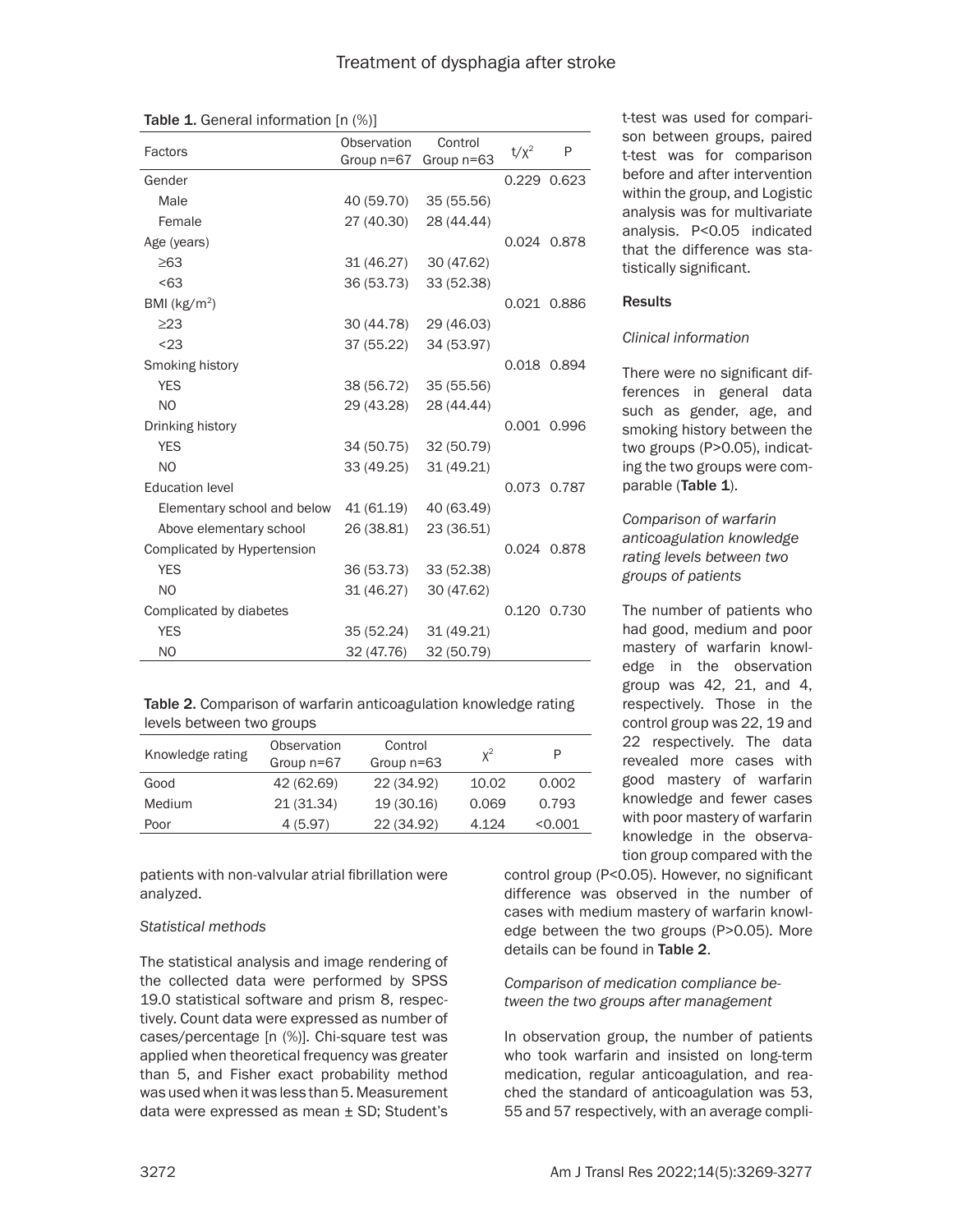| Table 3. Comparison of medication compliance between the two |  |
|--------------------------------------------------------------|--|
| groups after management                                      |  |

| Contents                 | Observation<br>Group $n=67$ | Control<br>Group n=63 | $X^2$ | P     |
|--------------------------|-----------------------------|-----------------------|-------|-------|
| Adherence to medication  | 53 (79.10)                  | 40 (63.49)            | ۰     | -     |
| Regular anticoagulation  | 55 (82.09)                  | 39 (61.90)            | ٠     | -     |
| Anticoagulation standard | 57 (85.07)                  | 41 (65.08)            | ۰     | ۰     |
| Average compliance rate  | 55 (82.09)                  | 40 (63.49)            | 5.708 | 0.017 |

Table 4. Comparison of the compliance rate of INR between the two groups before and after management

| Period            | Observation<br>Group $n=67$ | Control<br>Group $n=63$ | $X^2$ | P     |
|-------------------|-----------------------------|-------------------------|-------|-------|
| Before Management | 34 (50.75)                  | 31(49.21)               | 0.031 | 0.860 |
| After Management  | 55 (82.09)                  | 42 (66.67)              | 4.078 | 0.044 |

Table 5. Comparison of the incidence of adverse events between the two groups [n, (%)]

| Adverse events               | <b>Observation</b> | Control<br>Group n=67 Group n=63 | $X^2$ | P   |
|------------------------------|--------------------|----------------------------------|-------|-----|
| Gingival bleeding            | 2(2.99)            | 1(1.59)                          |       |     |
| Subcutaneous bleeding        | 1(1.49)            | 1(1.59)                          |       |     |
| Gastrointestinal bleeding    | 1(1.49)            | 1(1.59)                          |       |     |
| Incidence of bleeding events | 4(5.97)            | 3(4.76)                          |       |     |
| Incidence of embolism        | 1(1.49)            | 10 (15.87)                       | 8 144 | 004 |

ance rate of 82.09% (55 cases); while those in control group was 40, 39 and 41, respectively, with an average compliance rate of 63.49% (40 cases). This showed that the warfarin medication compliance of the observation group was significantly higher than that of the control group ( $P < 0.05$ ) Table 3.

# *Comparison of INR compliance rate between the two groups before and after management*

Through comparison, it was found that before management, there was no significant difference in INR compliance rate between the two groups (P>0.05). After management, the INR compliance rate of the observation group was significantly higher than that of the control group ( $P < 0.05$ ) Table 4.

*Comparison of bleeding events and embolic events between the two groups during management*

In the observation group, the number of patients who had gingival bleeding, subcutaneous bleeding, gastrointestinal bleeding, and vascular thrombosis during management were 2, 1, 1 and 1 respectively, with an incidence of bleeding events of 5.97% and embolism events of 1.49%. Those in the control group were 1, 1, 1, and 10, respectively, with an incidence of bleeding events of 4.76% and embolic events of 15.87%. The results showed no significant difference in the incidence of bleeding events between two groups (P>0.05), and a significantly lower incidence of embolic events in the observation group compared with the control group (P<0.05), as shown in Table 5.

# *Comparison of negative emotions between the two groups before and after management*

There were no significant differences in SAS and SDS scores between the two groups before management (P>0.05). After management, SAS and SDS

scores decreased significantly in both groups, and were lower in the observation group compared with the control group (P<0.05) Figure 1.

# *Comparison of management satisfaction between the two groups*

The number of patients in the observation group who were satisfied, basically satisfied, and dissatisfied with the management were 45, 20, and 2, respectively, with a satisfaction rate of 97.01%. Those in the control group were 29, 18, and 16 respectively, with a satisfaction rate of 74.60%. The management satisfaction of the observation group was significantly higher than that of the other group (P<0.05) Table 6.

# *Univariate analysis of therapeutic effect of warfarin anticoagulation on patients with nonvalvular atrial fibrillation*

Among the 130 patients with non-valvular atrial fibrillation treated with warfarin anticoagulation, 97 patients achieved INR value, while 33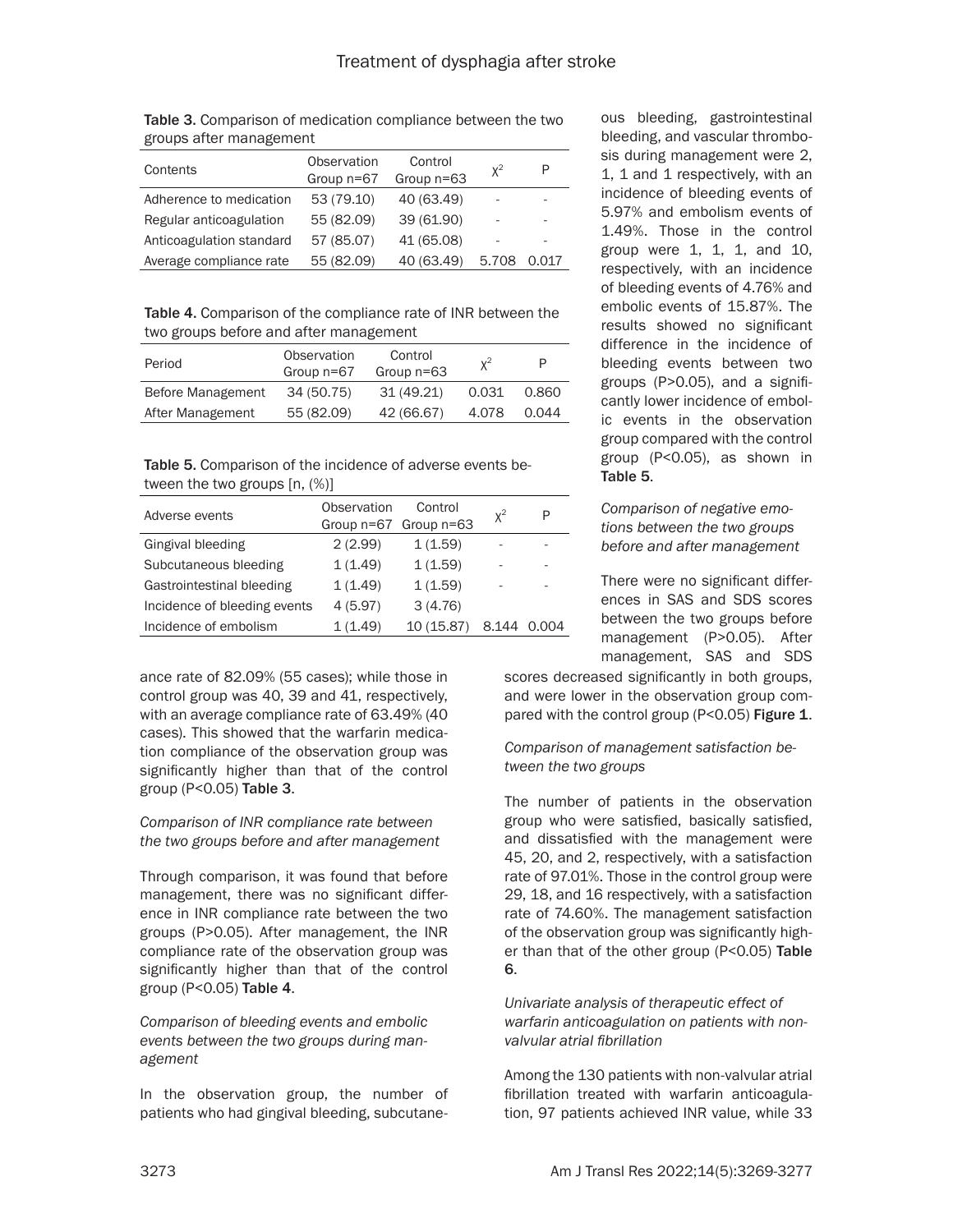

Figure 1. Comparison of the negative emotions between the two groups before and after management; A: Comparison of SAS scores between the two groups before and after management; B: Comparison of SDS scores between the two groups before and after management. \* indicates P<0.05.

| Table 6. Comparison of management satisfaction between the |
|------------------------------------------------------------|
| two groups                                                 |

| <b>Items</b>               | Observation<br>Group $n=67$ | Control<br>Group $n=63$ | $X^2$ |         |
|----------------------------|-----------------------------|-------------------------|-------|---------|
| Satisfied                  | 45 (67.16)                  | 29 (46.03)              | ۰     |         |
| <b>Basically satisfied</b> | 20 (29.85)                  | 18 (28.57)              | ۰     |         |
| <b>Dissatisfied</b>        | 2(2.99)                     | 16 (25.40)              | -     |         |
| Management satisfaction    | 65 (97.01)                  | 47 (74.60)              | 13.67 | < 0.001 |

patients failed to, with the total compliance rate of INR value of 74.62%. There was no marked difference in term of gender data between two groups (P>0.05). Statistically significant differences existed between two groups in terms of hypertension, diabetes, knowledge of warfarin anticoagulation, medication compliance, age factors (P<0.05) Table 7.

# *Logistic regression analysis of therapeutic effect of warfarin anticoagulation on patients with non-valvular atrial fibrillation*

Logistic regression analysis showed that age, hypertension, diabetes, knowledge of warfarin anticoagulation and medication compliance were all independent risk factors affecting the effect of warfarin anticoagulation on patients with non-valvular atrial fibrillation (P<0.05). Details are shown in Table 8.

# **Discussion**

Systemic thromboembolism is one of the most serious complications of atrial fibrillation, and stroke is the most serious clinical hazard. Previous studies have shown that the risk of stroke in patients with non-valvular atrial fibrillation is 5-6 times that of patients without atrial fibrillation, and 1 in every 6 patients with non-valvular atrial fibrillation suffers a stroke [15]. China is gradually becoming an

aging society, and the increasing elderly population has caused the rise of incidence of senile non-valvular atrial fibrillation. Therefore, prevention and treatment of non-valvular atrial fibrillation, especially in elderly patients, has become a hot spot for clinicians.

Warfarin, which can effectively reduce the risk of thromboembolism in patients with atrial fibrillation, has been used as an anticoagulant for half a century. Anticoagulation treatment of warfarin is considered to be effective, safe, and economical, and plays an essential role in the prevention and treatment of thromboembolism [16]. However, due to its slow efficacy, metabolic receptors, nutrition and high risks such as narrow window during treatment, it is often necessary to frequently test and measure to adjust the dosage of the drug, which will reduce the compliance of many patients with oral warfarin and affect the anticoagulant effect of the drug [17]. At present, due to the uneven distribution of medical resources and the busy clinical working situation in China, the current nonvalvular atrial fibrillation anticoagulation man-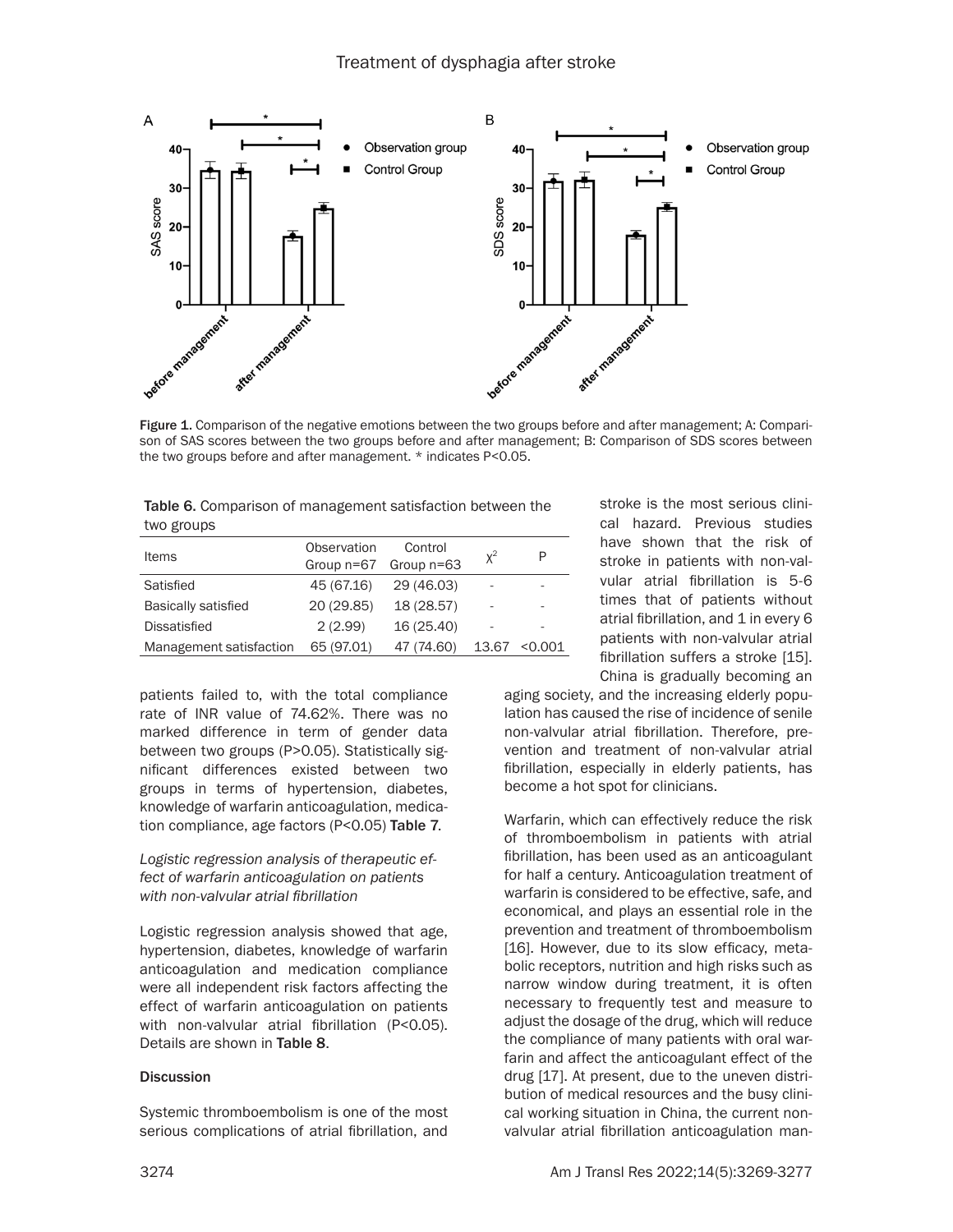| Possible Influencing Factors             | Category  | Accredited<br>Group n=97 | Non-accredited<br>Group $n=33$ | $X^2$ | P       |
|------------------------------------------|-----------|--------------------------|--------------------------------|-------|---------|
| Gender                                   | Male      | 55 (56.70)               | 20 (60.61)                     | 0.154 | 0.695   |
| Age                                      | $\geq 63$ | 31 (31.96)               | 30 (90.91)                     | 33.85 | < 0.001 |
| Hypertension                             | Yes       | 40 (41.24)               | 29 (87.88)                     | 21.59 | < 0.001 |
| <b>Diabetes</b>                          | Yes       | 40 (41.24)               | 26 (78.79)                     | 13.89 | < 0.001 |
| Warfarin Anticoagulation Knowledge Level | Good      | 56 (57.73)               | 8(24.24)                       | 11.05 | < 0.001 |
| Medication compliance                    | Achieved  | 80 (82.47)               | 15 (45.45)                     | 17.15 | < 0.001 |

Table 7. Univariate analysis of therapeutic effect of warfarin therapy in patients with non-valvular atrial fibrillation

Table 8. Logistic regression analysis of therapeutic effect of warfarin anticoagulation in patients with non-valvular atrial fibrillation

| Influencing factors                      |       | SЕ    | Wald $x^2$ | P     | 0R    | 95% CI      |
|------------------------------------------|-------|-------|------------|-------|-------|-------------|
| Age                                      | 0.547 | 0.192 | 8.004      | 0.001 | 5.372 | 1.978-5.964 |
| Hypertension                             | 0.221 | 0.115 | 3.601      | 0.005 | 4.211 | 1.172-5.038 |
| <b>Diabetes</b>                          | 0.359 | 0.133 | 7.132      | 0.001 | 2.043 | 1.981-5.722 |
| Warfarin Anticoagulation Knowledge Level | 0.469 | 0.275 | 2.874      | 0.010 | 3.077 | 1.043-3.415 |
| Medication compliance                    | 0.421 | 0.183 | 4.921      | 0.005 | 3.932 | 2.011-4.146 |

agement model is not yet mature and is still in the exploratory stage. Therefore, the establishment of a nurse-led and physician-supervised anticoagulation management model is an inevitable trend in the management of atrial fibrillation, which is in line with the goal of sustainable development [18]. Our study established a whole-course management model for non-valvular atrial fibrillation patients with oral warfarin for continuous, full-course, seamless management. It is observed that mastery of warfarin anticoagulation knowledge, medication compliance, and INR value of patients given the whole-course management model of primary hospitals were significantly better than those of patients in the control group. This suggested the implementation of the whole-process management model in our primary hospitals could help improve the compliance of oral warfarin for non-valvular atrial fibrillation. In addition, it was found that the use of simple, easy and straightforward language was helpful and effective when administering drugs for patients with lower education level. Meanwhile, patients and their families were educated on warfarin medication to ensure that they could grasp accurate information. Previous studies have shown [19, 20] that a full grasp of the disease itself and the knowledge of warfarin anticoagulation could help improve the medication compliance of patients with non-valvular atrial fibrillation. A previous study on Chinese people found that warfarin-related knowledge was associated with the medication compliance behaviors of patients. It also pointed out that the improved adherence may be due to the higher knowledge score and stronger belief in the necessity of using a specific drug, as well as less worry about adverse reactions [21], which was basically consistent with our findings, that is, patients with good medication compliance had a relatively higher rating of anticoagulationrelated knowledge about warfarin. It should be noted that no notable difference presented in terms of educational level between two groups of patients, and it may be due to the fact that health education and community communication network were promoted for comparatively less-educated patients as well as their family members. This approach enables patients at different levels to master the administration of warfarin better.

Subsequently, we compared the occurrence of bleeding events and thromboembolic events between two groups of patients. The results showed significantly fewer thromboembolic events in the observation group, but no marked difference in the incidence of bleeding events between the two groups. Warfarin is a commonly used clinical anticoagulant, whose effects would be reflected by the occurrence of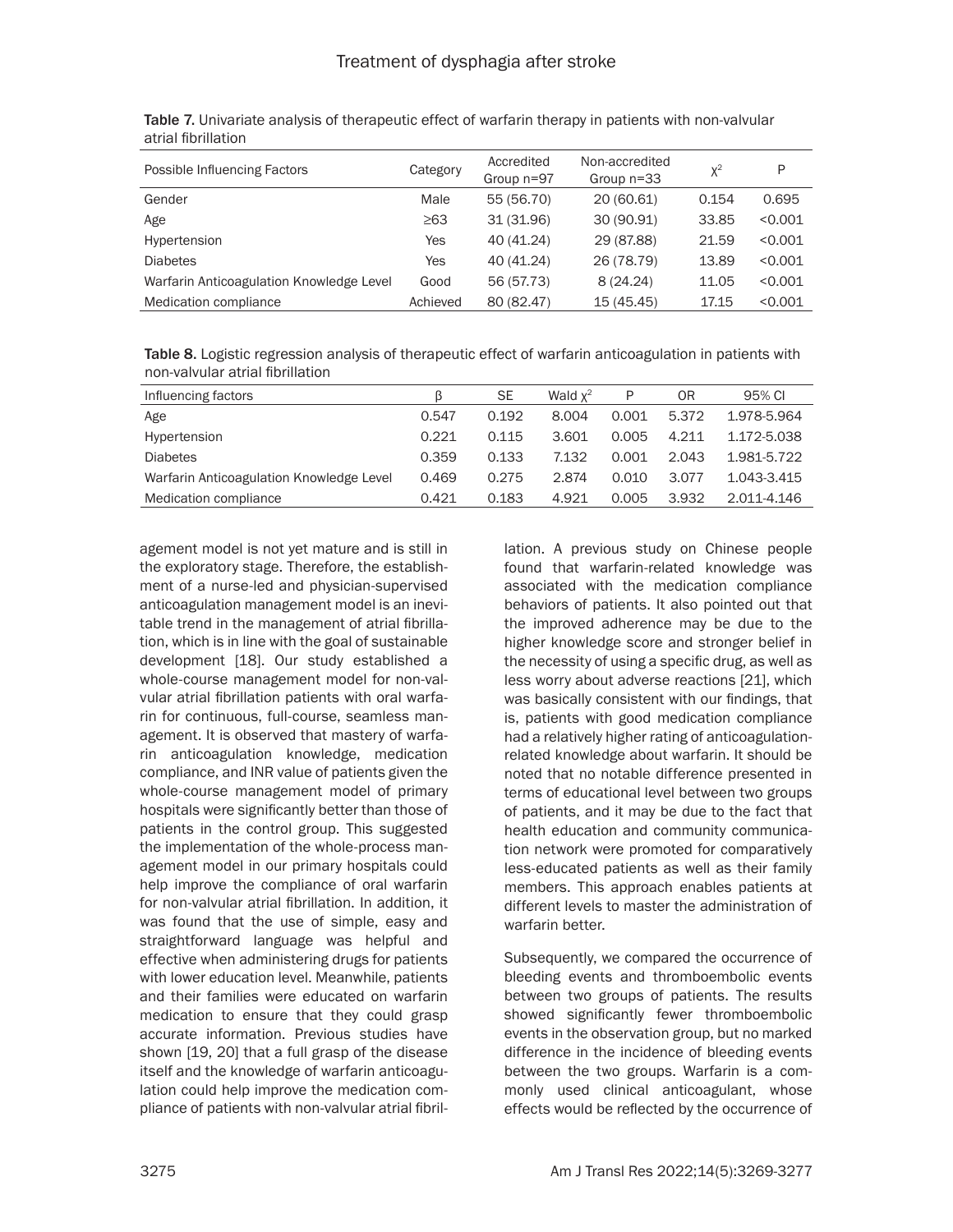thromboembolic events and the safety by related bleeding events [22]. Our results suggested that patients with higher medication compliance had better anticoagulant effects without increasing the risk of bleeding. For patients with non-valvular atrial fibrillation, both physical burden and financial stress may lead to negative emotions. SAS and SDS scores are commonly used negative emotion evaluation scales, which can better reflect the emotional state of patients [23, 24]. Our research suggested that the implementation of the wholeprocess management model could effectively alleviate the negative emotions of patients, which may be due to the improved medication compliance of patients and better curative effects, contributing to enhanced life quality and improved mood of patients. Finally, we compared the management satisfaction of two groups, and the results showed that observation group had a significantly higher satisfaction rate than the control group. This reminded us that the implementation of the whole-process management model (primary hospitals) helped patients with non-valvular atrial fibrillation enter a virtuous circle, that is, improving warfarin anticoagulation knowledge can improve patients' medication compliance, thereby improving curative effects and quality of life and alleviating negative emotions. Finally, logistic regression analysis showed that age, hypertension, diabetes, knowledge of warfarin anticoagulation and medication compliance were all independent risk factors that could affect the anticoagulation effect of warfarin in patients with non-valvular atrial fibrillation. We believe that chronic diseases should be treated first in view of the influence of hypertension, diabetes and medication compliance on the effect of warfarin anticoagulation, and targeted drug treatment should be used according to the patient's condition to maintain normal blood pressure and blood sugar. It is also necessary to strengthen drug advocacy to patients to enhance medication compliance.

# **Conclusion**

To sum up, compared with the conventional continuous care model, the whole-process management model of (primary hospitals) can improve patients' compliance with medical advice, medication compliance, and curative effects, with lower risk of bleeding and higher patient satisfaction, providing a better option for out-of-hospital management of anticoagulation for non-valvular atrial fibrillation patients. However, this study still has certain limitations. First, due to the lack of relevant research on the whole-process management model (primary hospitals) in China, more follow-up studies are needed for in-depth demonstration for our conclusions. Second, the conventional nursing model was regarded as the only comparison object in present study, and we should consider and analyze more advantageous management modes in future studies, so as to show the advantages of the whole-process management mode of primary hospitals.

# Acknowledgements

Nantong Science and Technology Plan Project (MSZ19115).

# Disclosure of conflict of interest

None.

Address correspondence to: Min Zhang, Department of Cardiology, Hai'an People's Hospital, Jiangsu Province, 17 Zhongba Middle Road, Hai'an 226600, Jiangsu Province, China. Tel: +86-16651787776; E-mail: zhangmin\_soso@163.com

# References

- [1] Lau DH, Linz D and Sanders P. New findings in atrial fibrillation mechanisms. Card Electrophysiol Clin 2019; 11: 563-571.
- [2] Tousoulis D. Biomarkers in atrial fibrillation; from pathophysiology to diagnosis and treatment. Curr Med Chem 2019; 26: 762-764.
- [3] Zhan Y, Joza J, Al Rawahi M, Barbosa RS, Samuel M, Bernier M, Huynh T, Thanassoulis G and Essebag V. Assessment and management of the left atrial appendage thrombus in patients with nonvalvular atrial fibrillation. Can J Cardiol 2018; 34: 252-261.
- [4] Merella P, Lorenzoni G, Marziliano N, Berne P, Viola G, Pischedda P and Casu G. Nonvalvular atrial fibrillation in high-hemorrhagic-risk patients: state of the art of percutaneous left atrial appendage occlusion. J Cardiovasc Med (Hagerstown) 2019; 20: 1-9.
- [5] Gunawardene MA, Hartmann J, Jularic M, Eickholt C, Gessler N and Willems S. Therapeutic management of nonvalvular atrial fibrillation. Herz 2020; 45: 603-616.
- [6] Holmes DR Jr, Alkhouli M and Reddy V. Left atrial appendage occlusion for the unmet clinical needs of stroke prevention in nonvalvular atrial fibrillation. Mayo Clin Proc 2019; 94: 864-874.